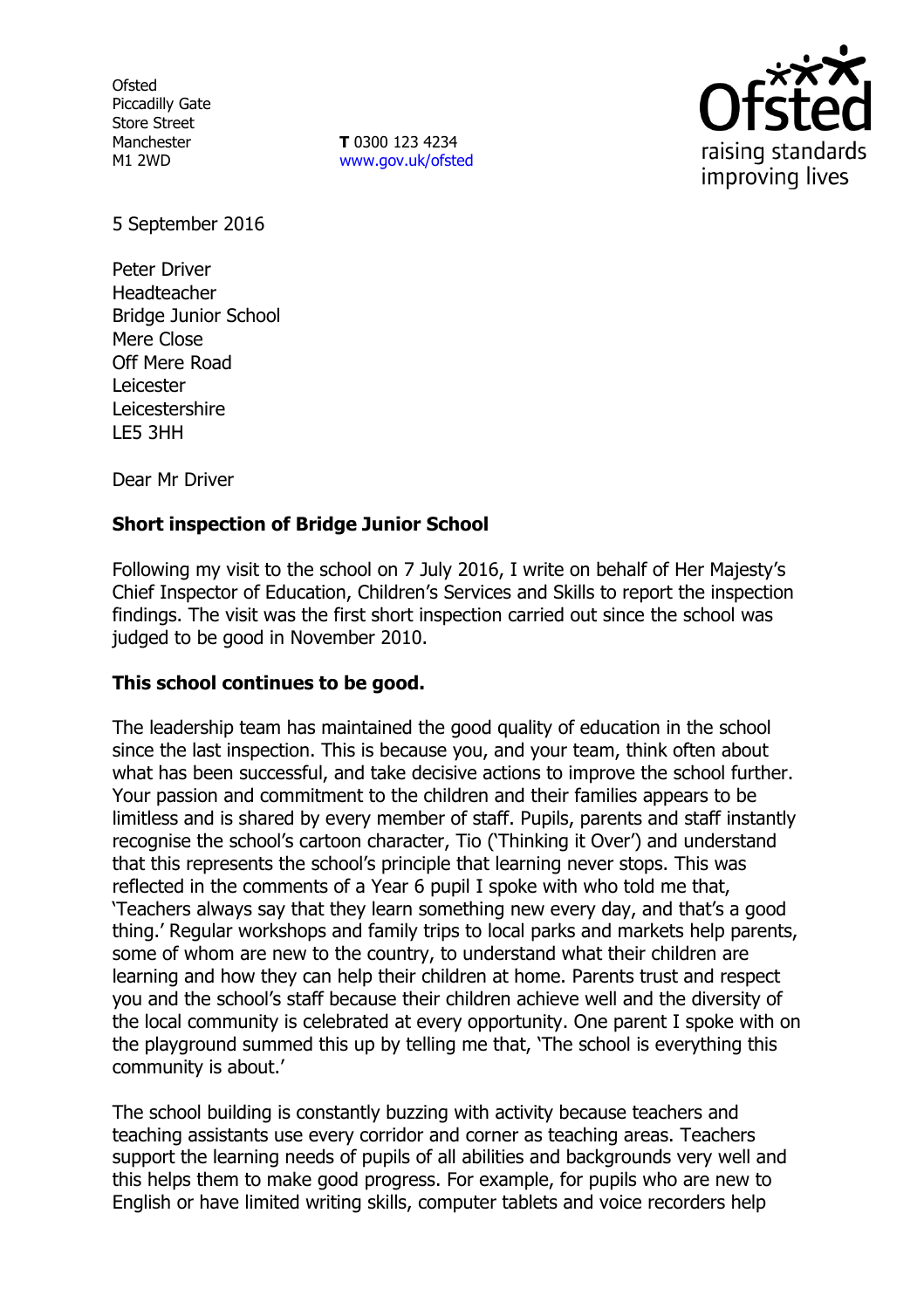

them to communicate their ideas or share their mathematical skills and understanding. Teachers assess and track pupils' progress very closely, with regular reviews to make sure that no pupil falls behind in their learning. Leaders use this information to ensure that staff are well deployed and to inform their very effective management of the performance of staff. Pupils achieve well because teachers are very quick to address gaps in their learning and identify when pupils require work that is more challenging, particularly the most able. However, pupils do not have enough opportunities to explain or write about what they have done, and why. As a result, their understanding is not as thorough, and their attainment not as good, as it could be across the full range of subjects.

Since the last inspection, you have given more responsibility to other school leaders and this has improved the impact of the leadership team on school improvement. Governors have supported you well in this by insisting that leaders present information about their areas of responsibility at meetings of the governing body. Minutes of these meetings show that governors ask challenging questions to ensure that leaders provide an accurate picture of the school and pupils' outcomes. This approach has played a significant part in helping you to address the areas for improvement from the last inspection. Teaching and learning are more consistent because the school's assessment system helps teachers to plan more effectively for each pupil's learning needs. Pupils' writing has seen a significant improvement, particularly this year, with pupils' books showing higher teacher expectations of pupils' handwriting, presentation, and spelling and grammar.

### **Safeguarding is effective.**

The school's three key words, 'calm, kind, caring' are ever-present in every part of the school. Adults provide excellent role models, with pupils and their families trusting school staff to be vigilant at all times. This approach ensures that every effort is made to protect pupils from harm. Where there is any evidence that a pupil may be at risk, you are determined in your efforts to secure their safety and wellbeing. The records you keep are detailed, thorough and securely stored. Staff and governors undertake regular child protection and safeguarding training to keep their knowledge up to date on issues such as cyber bullying, female genital mutilation, child sexual exploitation and the prevention of extremism. Leaders monitor pupils' attendance closely and this has resulted in a fall in pupils' absence to levels that are now consistently in-line with, or below, the national average.

Pupils from Year 6 told me of how they feel safe at school and know that they can approach any adult if they need help. They told me that bullying and name-calling are rare, and the parents I spoke with told me the same. The school's records show that if bullying does occur, it is not tolerated and you deal with it firmly and swiftly. The pupils also told me of how they are taught to use the internet safely and of their pride at being trained to administer basic first aid. The school's curriculum is very effective at promoting pupils' social, moral, spiritual and cultural education. The Year 6 pupils told me of the visits they have made to local places of worship and displayed great respect when they told me what this had taught them about different faiths. Their understanding of fundamental British values such as tolerance, compassion and service to others is evident. They enjoy opportunities to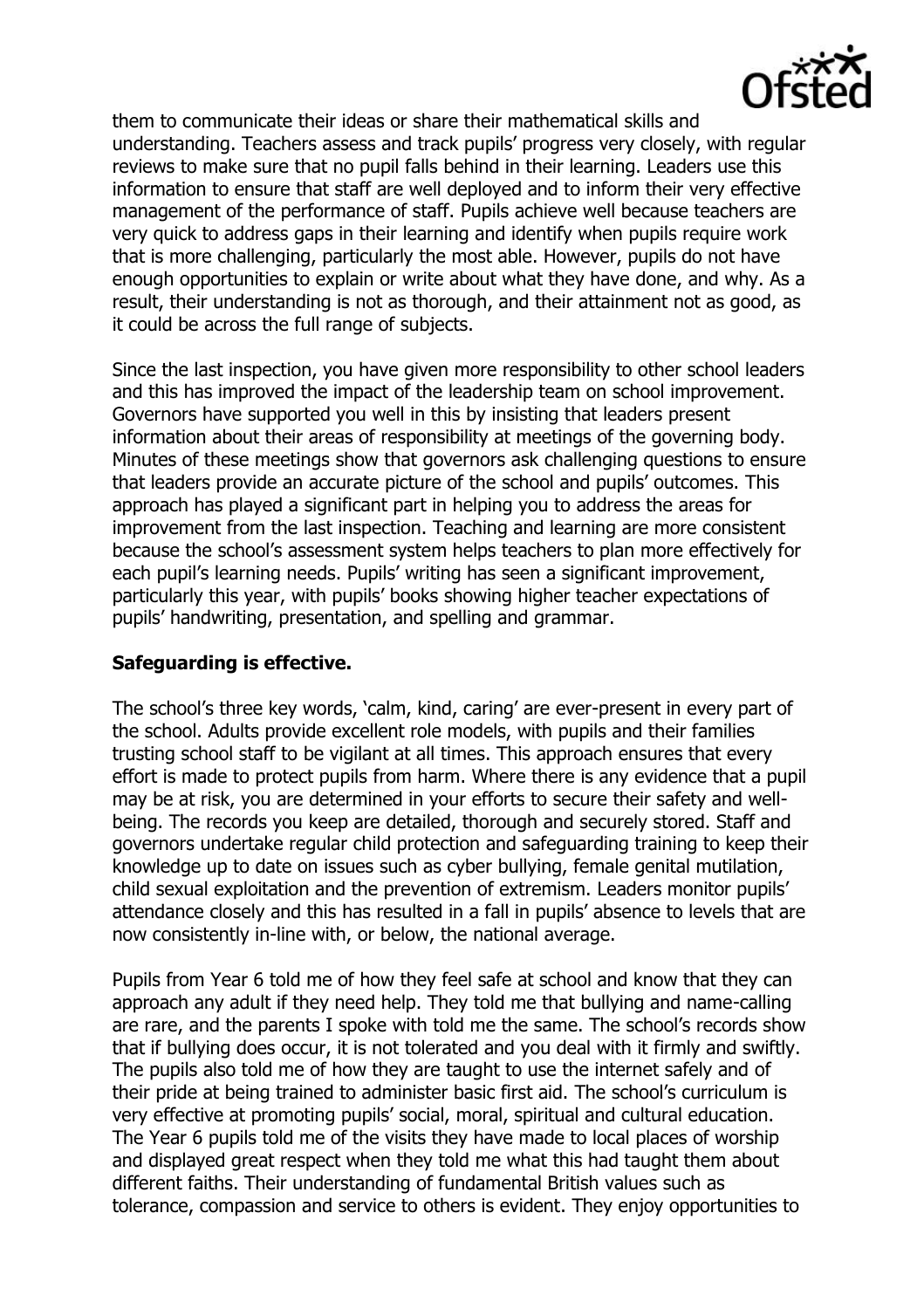

experience democracy through elections to roles of responsibility and visits to the Houses of Parliament.

## **Inspection findings**

- The school has continued to improve since the last inspection because leaders, governors and school staff are ambitious for every pupil. They know each pupil well and take time to understand their individual backgrounds and to know their families. Leaders' determination to involve pupils' families in their education is a major factor in each pupil's academic success.
- Leaders and governors have an accurate view of the school's strengths and areas for improvement. The governing body benefits from a wealth of experience and expertise that ensures that school leaders are challenged effectively about their actions. Governing body minutes provide good evidence that governors play their part well in helping to make important decisions about improving the school.
- You have made sure that senior leaders are clear about their roles and responsibilities. They have made a significant contribution to improving the school since the last inspection, particularly in raising pupils' outcomes in reading, writing and mathematics. Disadvantaged pupils and pupils with special educational needs and/or disabilities achieve well because the assessment leader and special educational needs coordinator make sure that every pupil's progress is monitored regularly and any additional learning needs are met quickly.
- Your work to include pupils' families in the life of the school and their children's education continues to be a key strength of the school. You and your team are sensitive to the wide range of cultural and religious backgrounds. You use your extensive experience and understanding to create an inclusive school where there is equality of opportunity for all. As a result, the pupils feel safe and secure and they thrive, showing the utmost respect for each other, staff and other adults.
- **Pupils enjoy their work and have very positive attitudes towards their** learning. In a Year 6 French lesson which you and I observed, pupils energetically and excitedly used vocabulary and actions on how pupils travelled to school. Pupils I spoke with, from Year 6, described how they go on trips that help them to understand what they have learned 'even better'.
- The school's curriculum provides a wide range of opportunities for pupils to link their learning in different subjects. Outdoor raised beds have potatoes that are harvested to give pupils the experience of growing and preparing their own food. From another bed, wheat will be used for pupils to make their own flour, as they would have in Stone-Age times. Pupils' understanding of local citizenship is evident in work they have done on environmental issues. Their awareness of global issues is very well illustrated through their knowledge and concerns for refugees in other countries.
- $\blacksquare$  Pupils enter the school at levels of attainment that are below, and often well below, that typically seen for their age. In 2015, the proportion of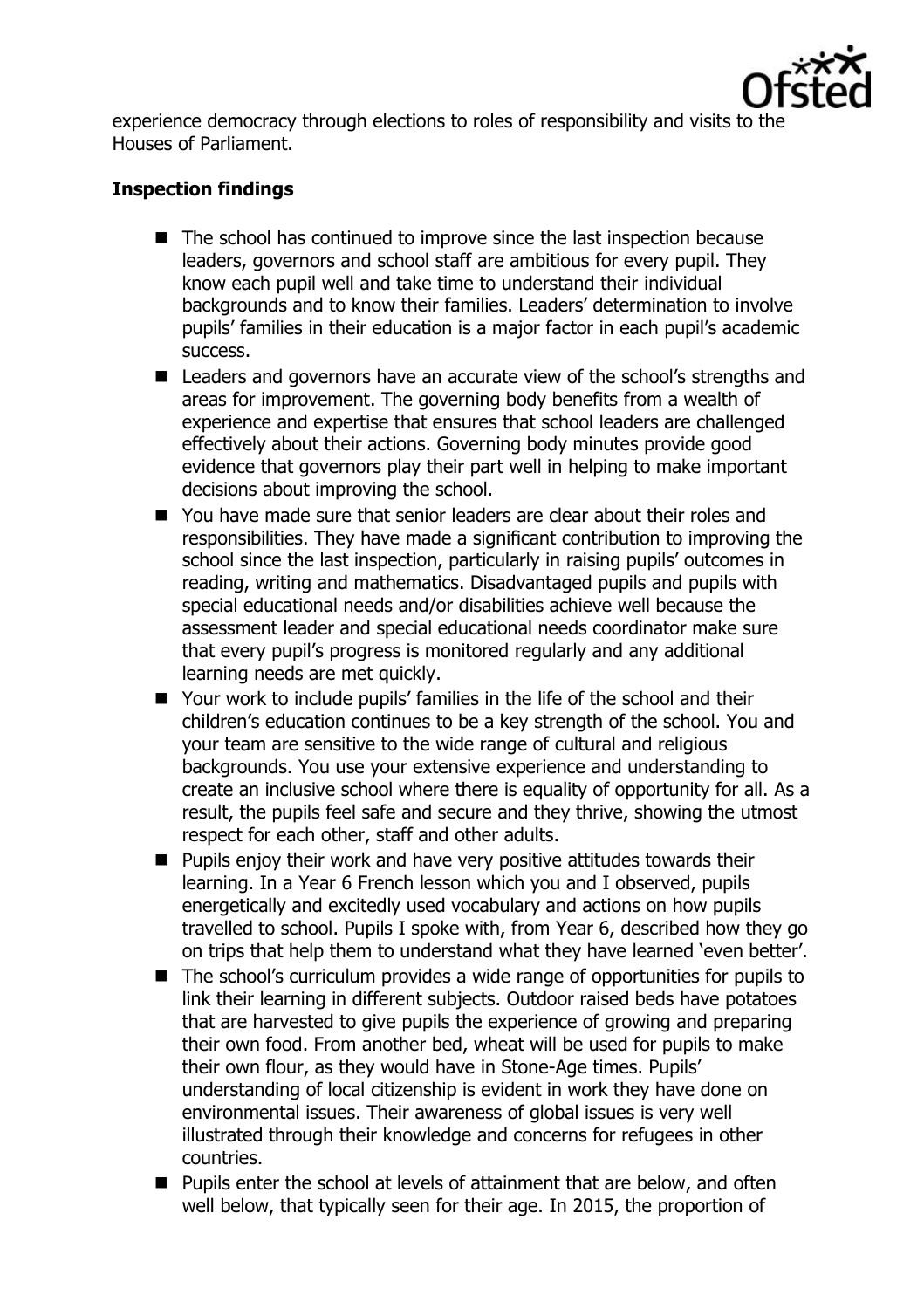

pupils reaching expected levels of attainment by the end of key stage 2 were above average in reading, mathematics, spelling and grammar. The proportion reaching the higher levels of attainment exceeded the national average in mathematics and spelling and grammar, but was below in reading.

- $\blacksquare$  In 2015, pupils' outcomes in writing were below the national average at expected and higher levels of attainment by the end of key stage 2. Leaders acted quickly and effectively to address this underperformance. Evidence of work in pupils' books shows an improvement in the presentation and content of pupils' writing this year. As a result, unvalidated outcomes for 2016 show that pupils' attainment in writing is now in line with that seen nationally.
- In 2015, the attainment of disadvantaged pupils was similar to that of other pupils nationally in reading and mathematics but below in writing. This was similar for the least able pupils and pupils who have special educational needs and/or disabilities. Higher attaining pupils exceeded the national average at the higher levels of attainment in writing and greatly exceed it in reading and mathematics.
- Over time, pupils make good progress from their starting points. In 2015, the proportion making the progress expected of pupils their age exceeded the national average in reading, writing and mathematics. In reading and mathematics, the proportion making more than expected progress was well above the national average, while the proportion in writing was well below. Current assessment information shows that pupils continue to make good progress over time. Unvalidated data for Year 6 in 2016 suggests that school assessment information is broadly accurate and that pupils' attainment by the end of Year 6 is in line with national standards in reading and mathematics.
- Work in pupils' books shows that pupils make good progress over time and suggests that teachers' assessments in all year groups are broadly accurate. Pupils' work is marked in line with the school's policy and the feedback to pupils is effective in securing improvements in their work. However, pupils do not have enough opportunities to establish their learning and deepen their understanding across all subjects by explaining the reasons for their answers. Consequently, they do not make as much progress or attain as well as they could.

#### **Next steps for the school**

Leaders and those responsible for governance should ensure that:

 $\blacksquare$  pupils have more opportunities to explain what they have done and why, to ensure that they can apply their skills and knowledge, and deepen their understanding, in every subject.